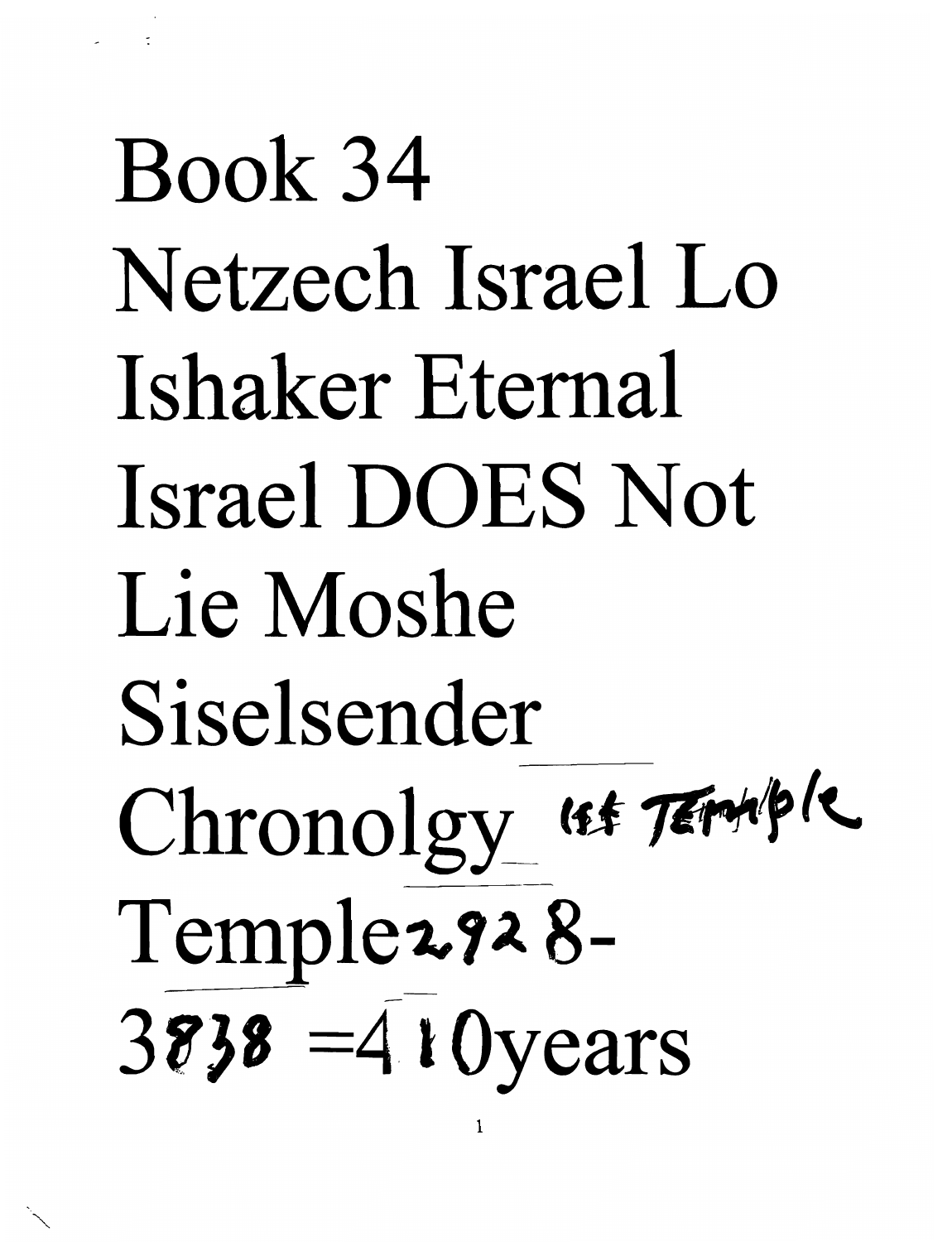After 40 years after the death of all the men over 20 years who departed Egypt and the deaths of Moses Aaron and Miriam the Jews under the leadership of Joshua entered The land of Israel . That was the year 2488 after creation. The Jews fought for 7 years until they vanquished all the inhabitants. And 7 years they divided the territory they won among the tribes.

-<br>-- - -- - - - - -

------ -

The Jews gave the inhabitants the choice to remain providing they agree to obey the moral ethical humane laws.

They are called the Seven Nohadite laws. Not to worship idols -Avodah Zora when one creates molds from wood metal an image of an animal insect reptile or human and believes that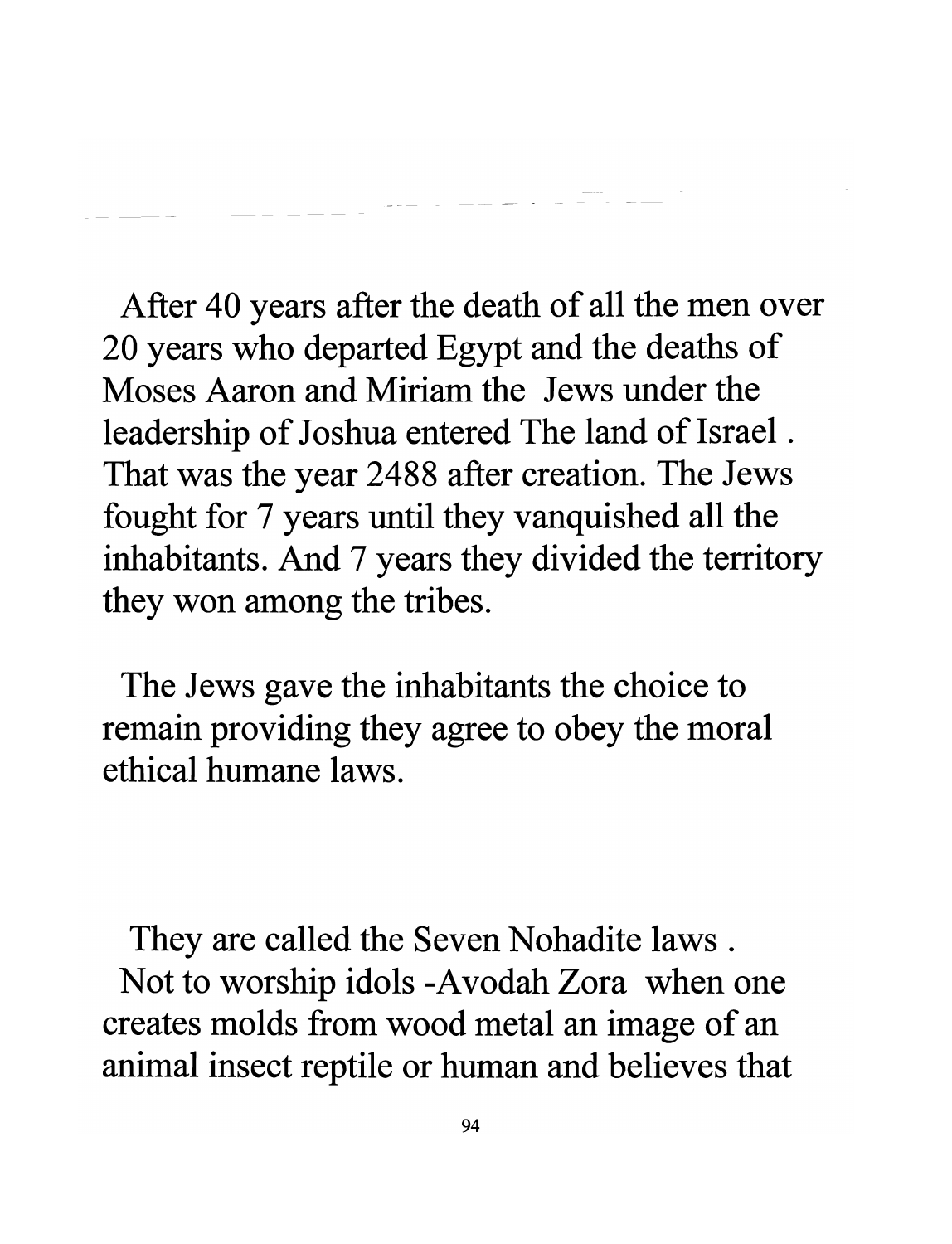this image possesses magical or mystical powers. One worships this image performs rituals in order to please this image. In that manner he/she believes that the image possesses power to avoid harming him or to bestow a blessing on him/her. However, the deeper meaning of paganism exists when one believes that he/she can control future events and ensure their happening because they have the power to force others to comply. WHEN ONE IS POWERFUL HE CAN FORCE OTHERS TO DO HIS WILL ON THE PAIN OF BEING KILLED, IF THEY DISOBEY. ONE THEN COVERS THEIR TRACKS BY SAYING THAT SUCH IS THE WILL OF GOD. ONE SHIFTS THEIR MACHINATIONS ANS ENLISTS GOD TO THEIR AGENDA. Thus the Crusaders when they killed Jews stated that it was God's will. This was classical paganism.

The opposite of Paganism of the above is to believe in God -that all laws come from God; not<br>to steal another's  $\iota/\sqrt{e}$  / husbership and  $p095e556W$ .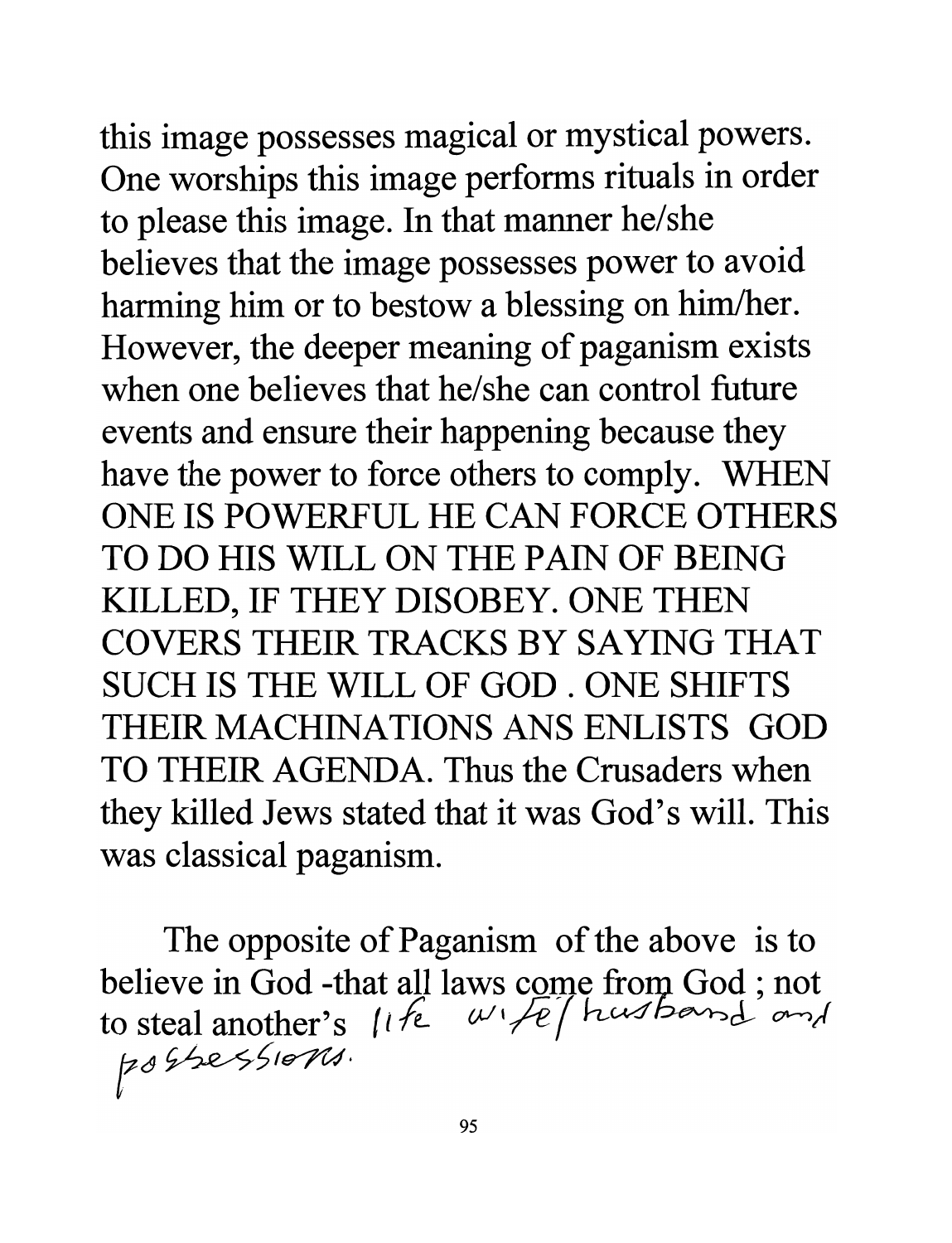It is only the insistence of the Christian Church who want to skew history and negate 166 years of Jewish history that causes the problem. The Church inserts another 166 years to the existence of the  $2<sup>nd</sup>$  Temple in order to have the Jesus story unfold at the situs of the Temple with the Jews being blamed for his crucifixion. Also according To the Bible Daniel 9:27 at the end of 490 years the chosen one that can be interpreted as the Messiah will be killed. The Christians, of course, want to apply this verse to Jesus. The period of 490 years applies to the time the 2<sup>nd</sup> Temple lasted plus the 70 years that elapsed from the destruction of the first Temple.  $70 +420=490$ years . The Christians added another 166 years for the existence of the  $2<sup>nd</sup>$  Temple in order to have its destruction coincide with the year 70 after Jesus was crucified. Thus they can claim that the prophesy of Daniel applied to Jesus. However such a calculation mandated the addition of 166 years the difference between the Jewish and non Jewish calculation.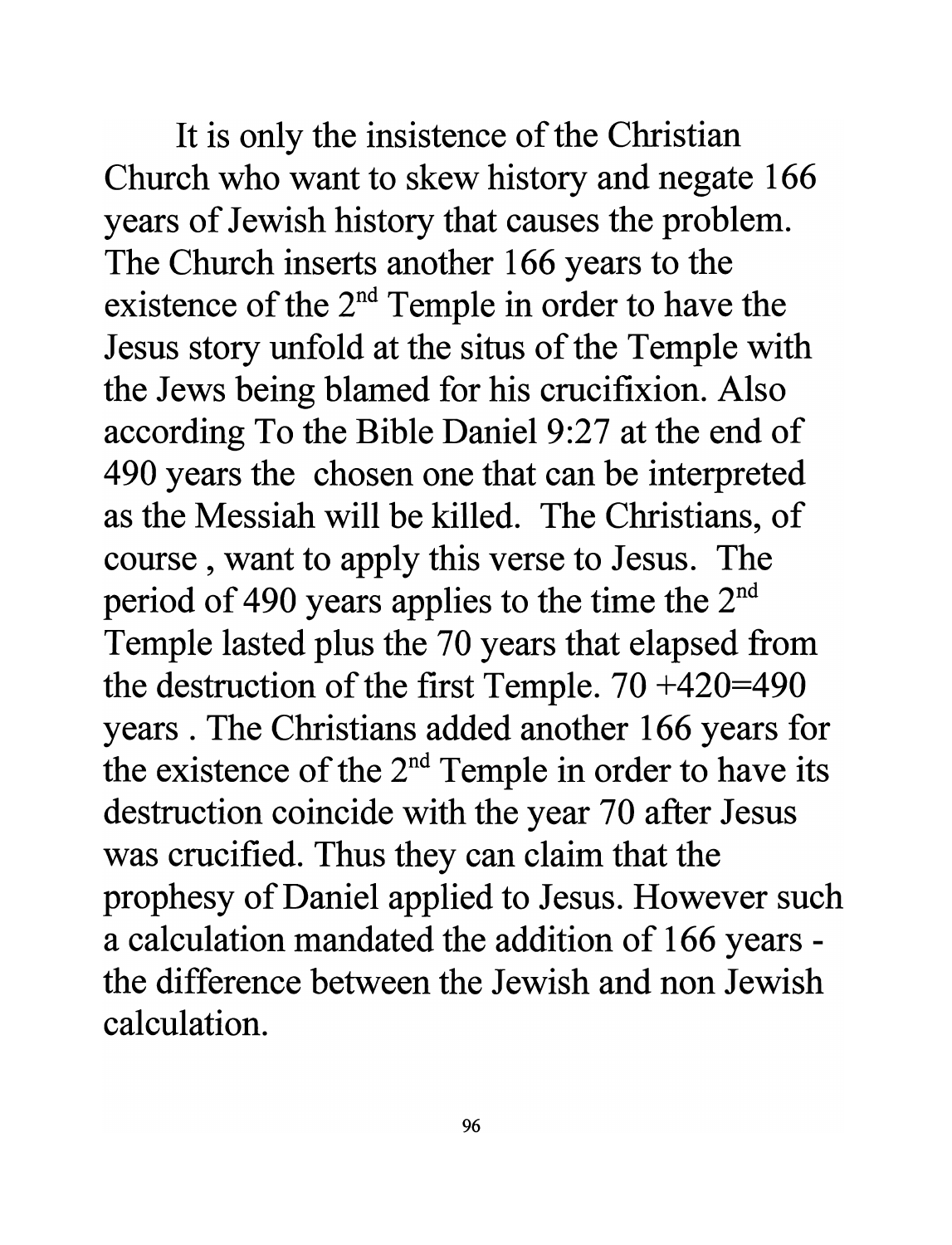However history is not a Hollywood movie that can be crafted to a predetermined script.

For the last 2000 years Europeans have CRAFTED SCRIPTS AND NARRATIVES THAT SUPPORT THEIR GRAND LARCENY AND MURDER OF BILLIONS OF PEOPLE.

The only arbiter of the truth is having control.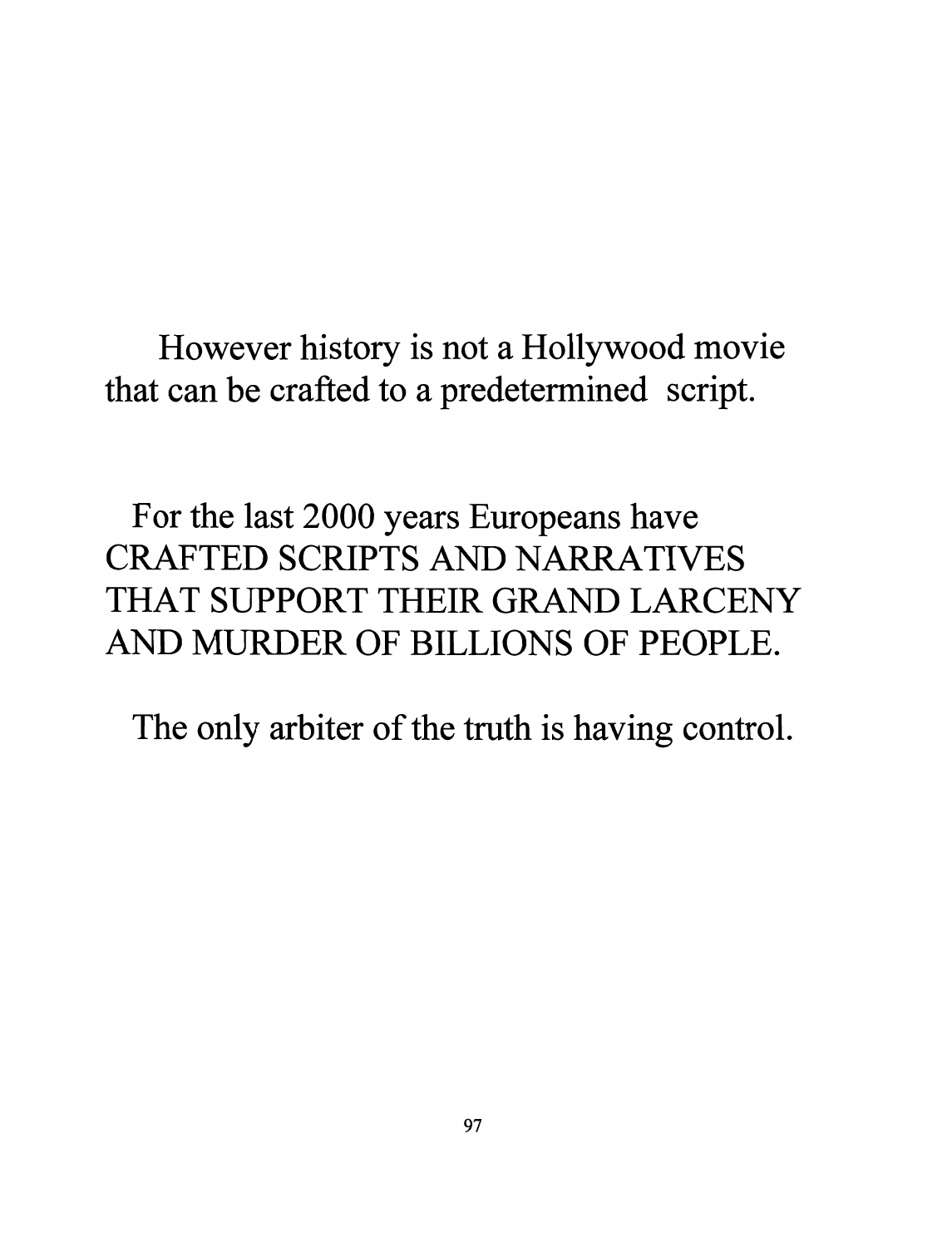That is why it is the greatest crime to give up control of historical Israel to the NON EXISTENT Palestinians . We are creating the dagger that will go straight into the hearts of every Jew.

Following is a chronological list of Jewish judges and kings that ruled Israel from the time of Joshua who entered Israel in the year from creation 2488

|  | Joshua ruled 28 years. 2488-2516 |                                         |
|--|----------------------------------|-----------------------------------------|
|  | Othniel ruled 40 years           | 2516-2556                               |
|  |                                  | Ehud ruled $80 \text{ years}$ 2556-2636 |

Shamgar

Deborah the prophetess and Barak ruled 40 years 2636-2676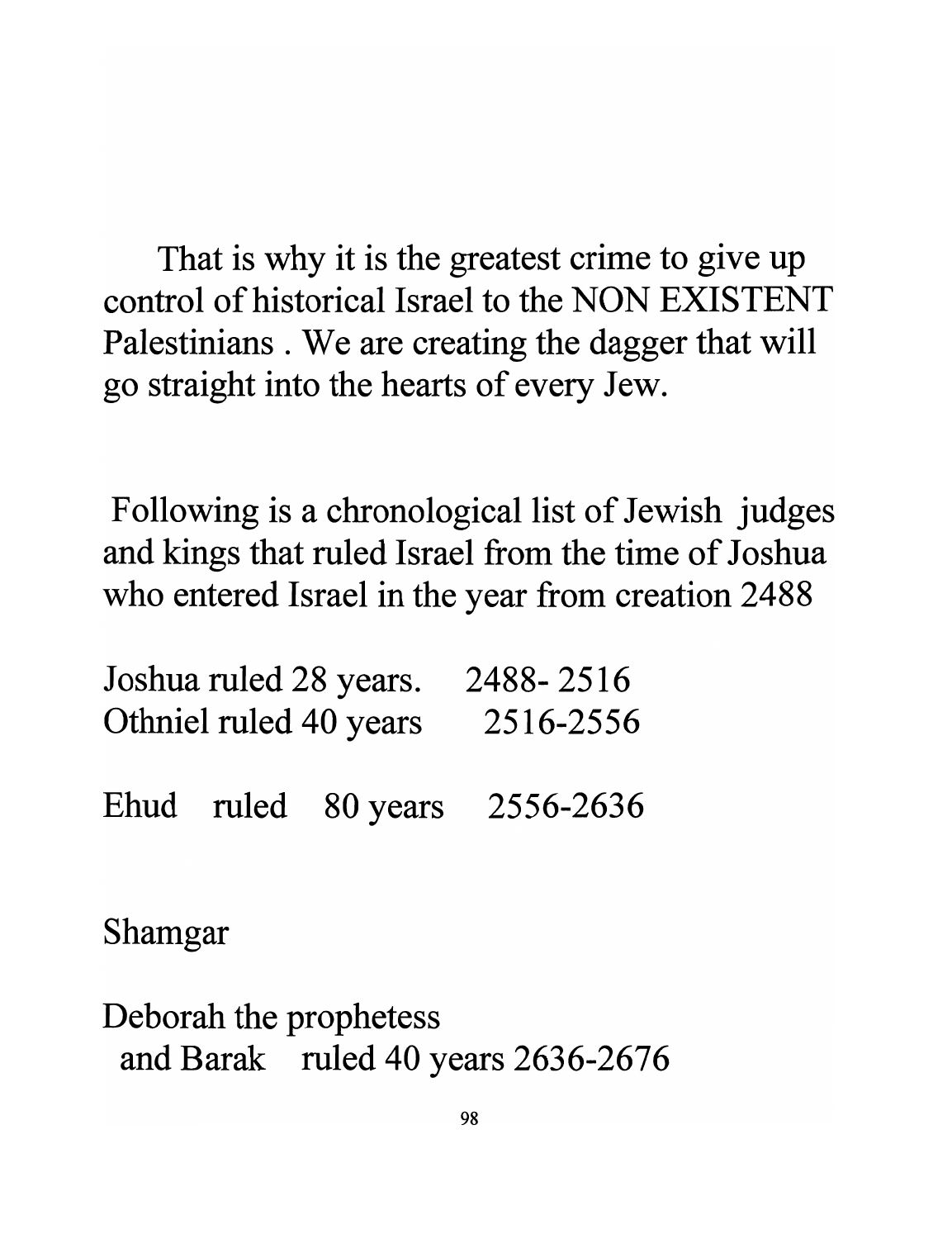| Gideon | ruled 40 years 2676-2716 |           |
|--------|--------------------------|-----------|
|        | Abimelech ruled 3 years  | 2716-2719 |
| Tola   | ruled 23 years           | 2719-2742 |
|        |                          |           |

| Jair           | ruled | 22 years       | 2742-2764 |
|----------------|-------|----------------|-----------|
| Ammonite rule  |       | 18 years       | 2764-2782 |
| Jephthah ruled |       | 6 years        | 2782-2788 |
| Elon           |       | ruled 10 years | 2788-2798 |
| Abdon          |       | ruled 8 years  | 2798-2806 |
| Samson         |       | ruled 20 years | 2806-2826 |
| Eli            |       | ruled 39 years | 2826-2865 |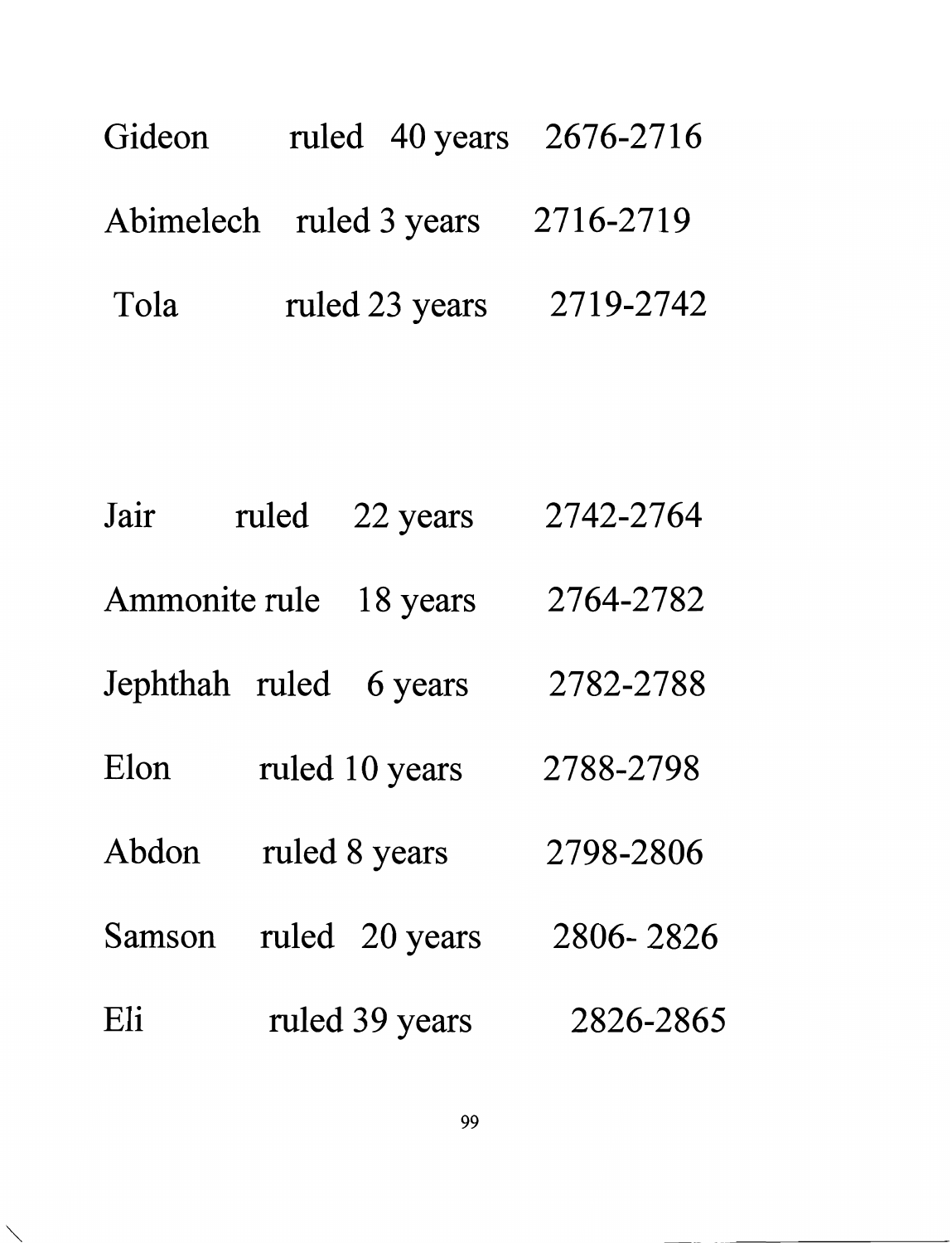Samuel ruled 15 years 2865-2880

Jewish Kings

Shaul from Tribe of Benjamin ruled 2 years 2878- 2880

Ish Boshet son of Shaul ruled 2 years 2880-2884

David ruled 40 years 2884-2924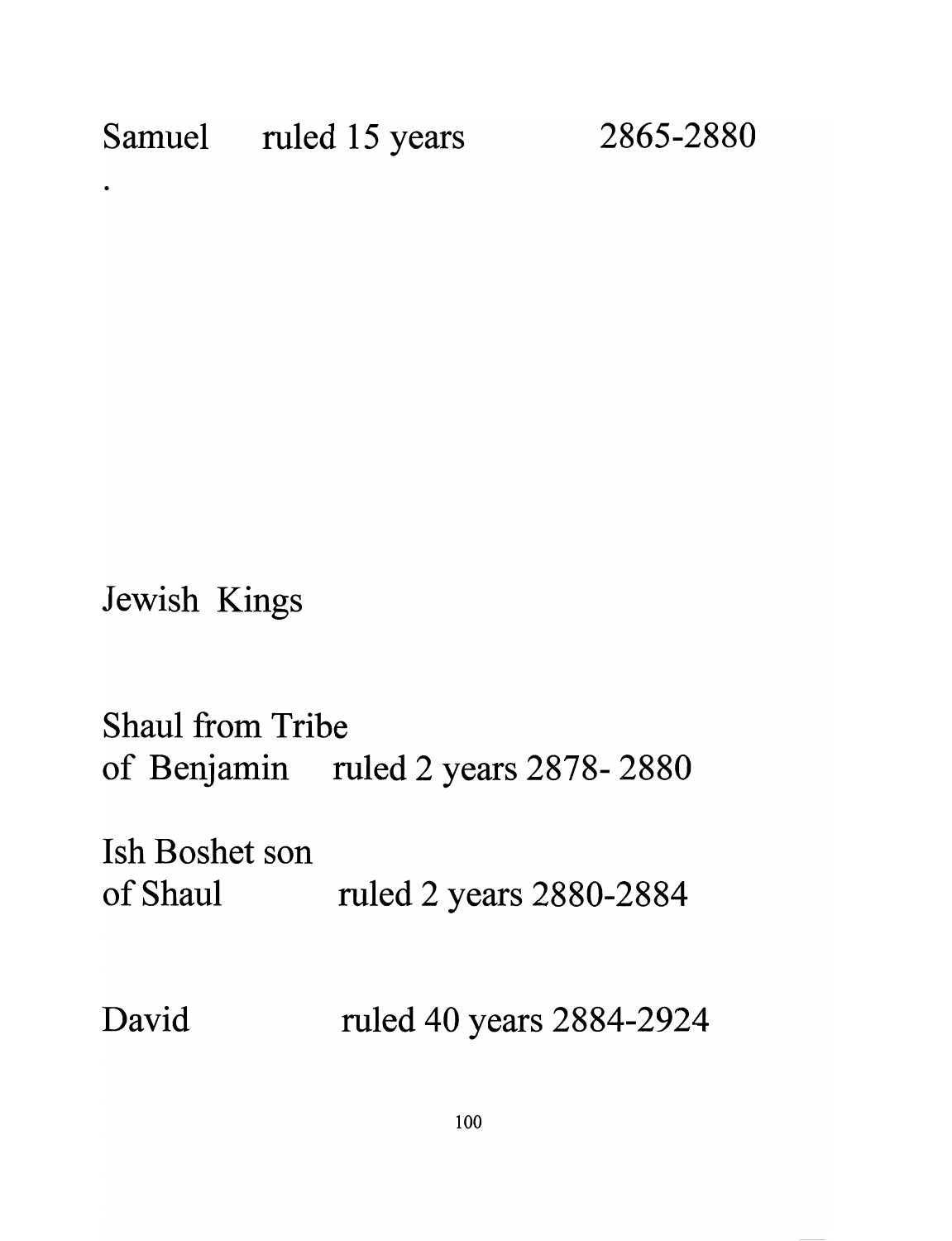| Solomon                                | ruled 40 years | 2924-2964 |
|----------------------------------------|----------------|-----------|
|                                        |                |           |
|                                        |                |           |
|                                        |                |           |
| Kings Of Judah                         |                |           |
| Rehovom son<br>of Solomon              | ruled 17 years | 2964-2981 |
| Abijam son<br>of Rehovom ruled 3 years |                | 2981-2984 |
| Asa son<br>of Abijam                   | ruled 41 years | 2984-3025 |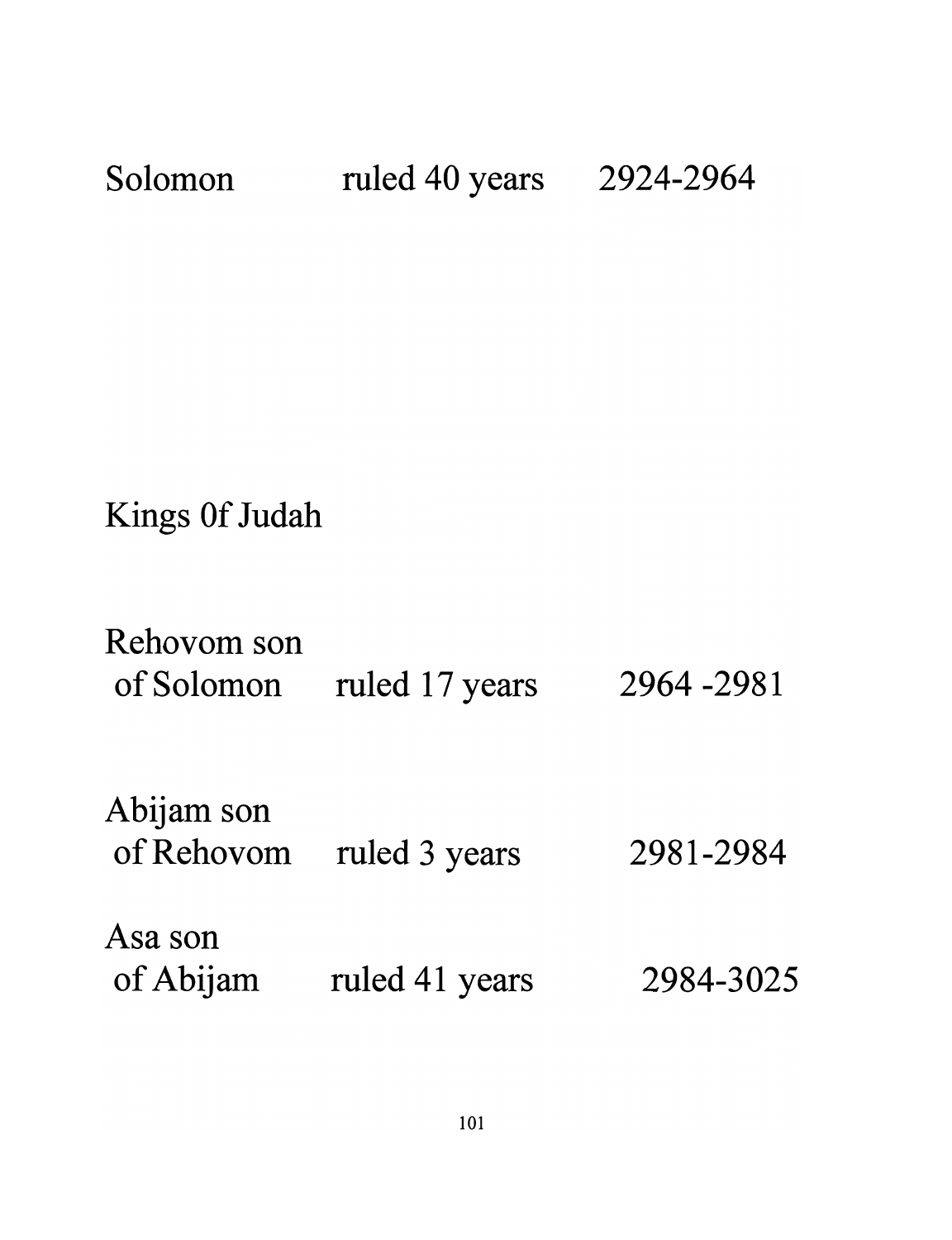| Jehoshofot               |                |           |
|--------------------------|----------------|-----------|
| son of Asa               | ruled 25 years | 3025-3050 |
|                          |                |           |
| Horam son of             |                |           |
| Jehoshofot               | ruled 8 years  | 3050-3058 |
| Ahazia son of            |                |           |
| Horam                    | ruled I year   | 3058-3059 |
| Thalia mother            |                |           |
| of Ahazia                | ruled 6 years  | 3059-3065 |
| Jehoash son              |                |           |
| of Ahazia                | ruled 40 years | 3065-3105 |
|                          |                |           |
| Amazia son<br>of Jehoash | ruled 29 years | 3105-3134 |
|                          |                |           |
| Uziah son                |                |           |
| of Amazio                | ruled 52 years | 3134-3186 |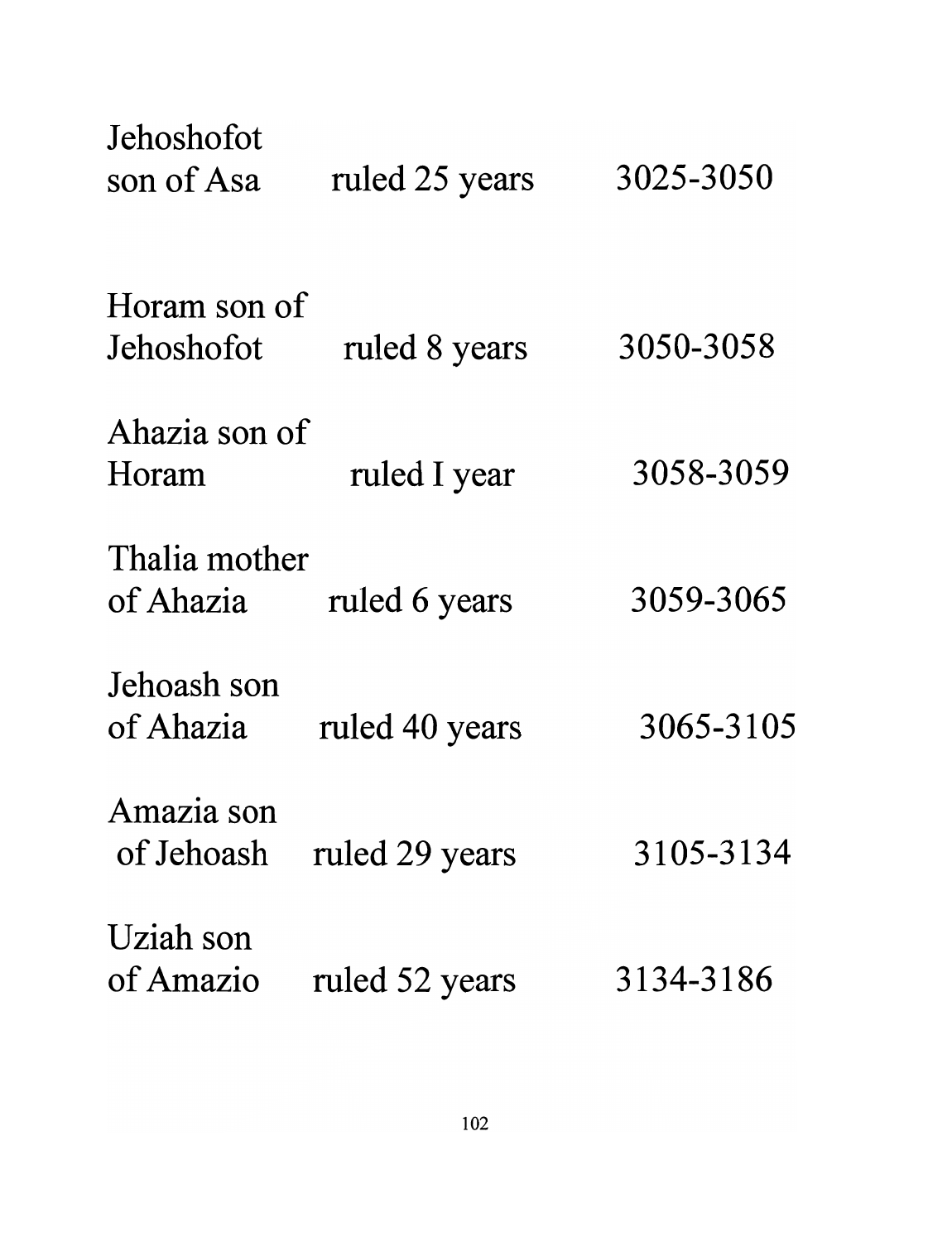| Jotham son                  |                |             |
|-----------------------------|----------------|-------------|
| Uziah                       | ruled 16 years | 3186 - 3202 |
| Ahaz son                    |                |             |
| of Jonathan                 | ruled 16 years | 3202 - 3218 |
| Hezkiyohu son               |                |             |
| of Ahaz                     | ruled 29 years | 3218-3247   |
| Menashe son                 |                |             |
| of Hezkiyohu ruled 55 years |                | 3247-3302   |
|                             |                |             |
| Amon son                    |                |             |
| Menashe                     | ruled 2 years  | 3302 -3304  |
| Joshia son                  |                |             |
| of Amon                     | ruled 31 years | 3304-3335   |
|                             |                |             |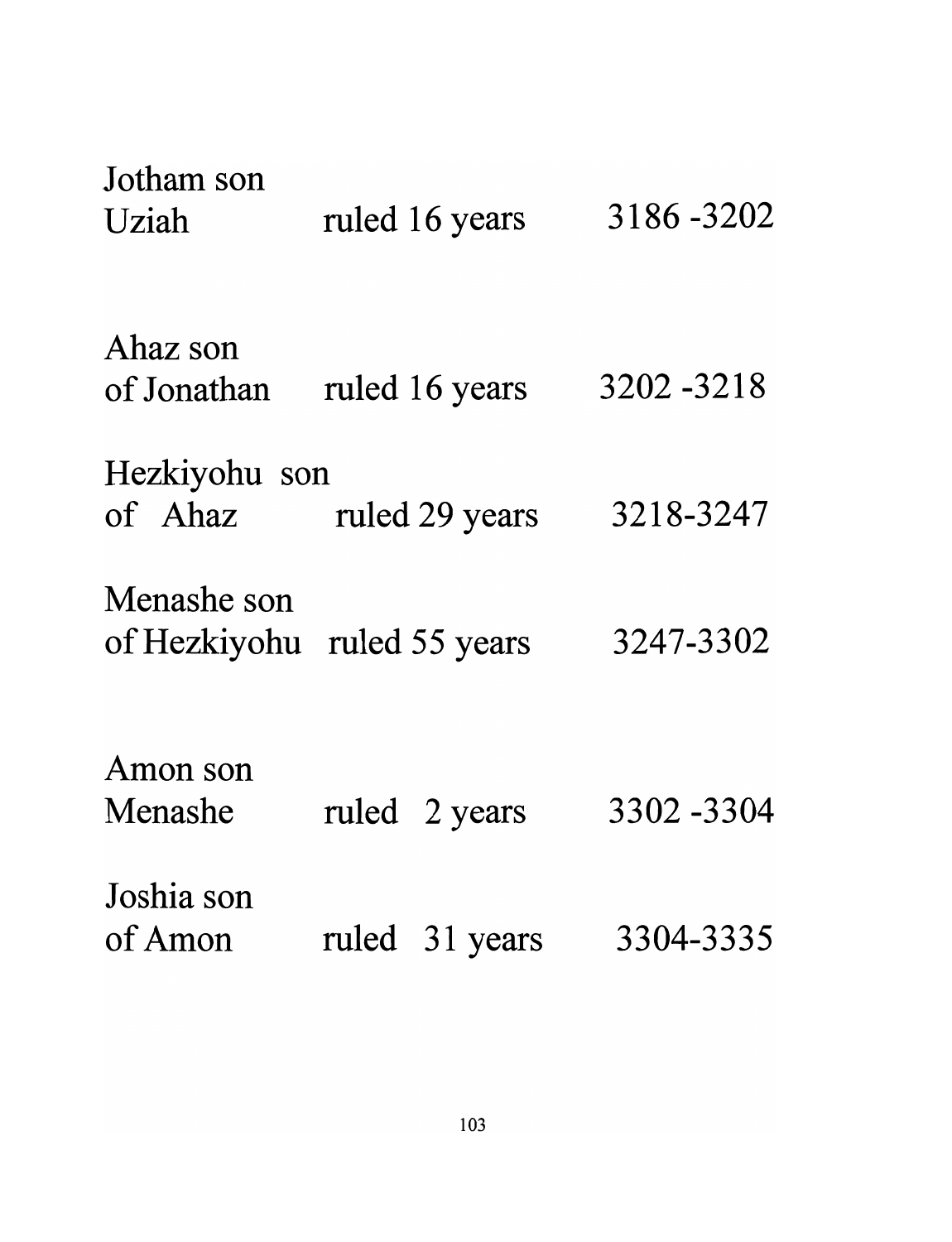| Jehoahaz son<br>of Joshia     | 3 years<br>ruled | 3335-3338 |
|-------------------------------|------------------|-----------|
| Jehoakim son<br>of Joshia     | ruled 11 years   | 3338-3349 |
| Jechiachin son<br>of Jehoakim | ruled 3 years    | 3349-3352 |
| Zedekia son<br>of Josia       | ruled 11 years   | 3352-3363 |

destruction of Jerusalem by Nebuchadnezer and exile of Jews to Babylon

Kings of Israel after 10 Tribes split from the Unoited Kingdom following the death of King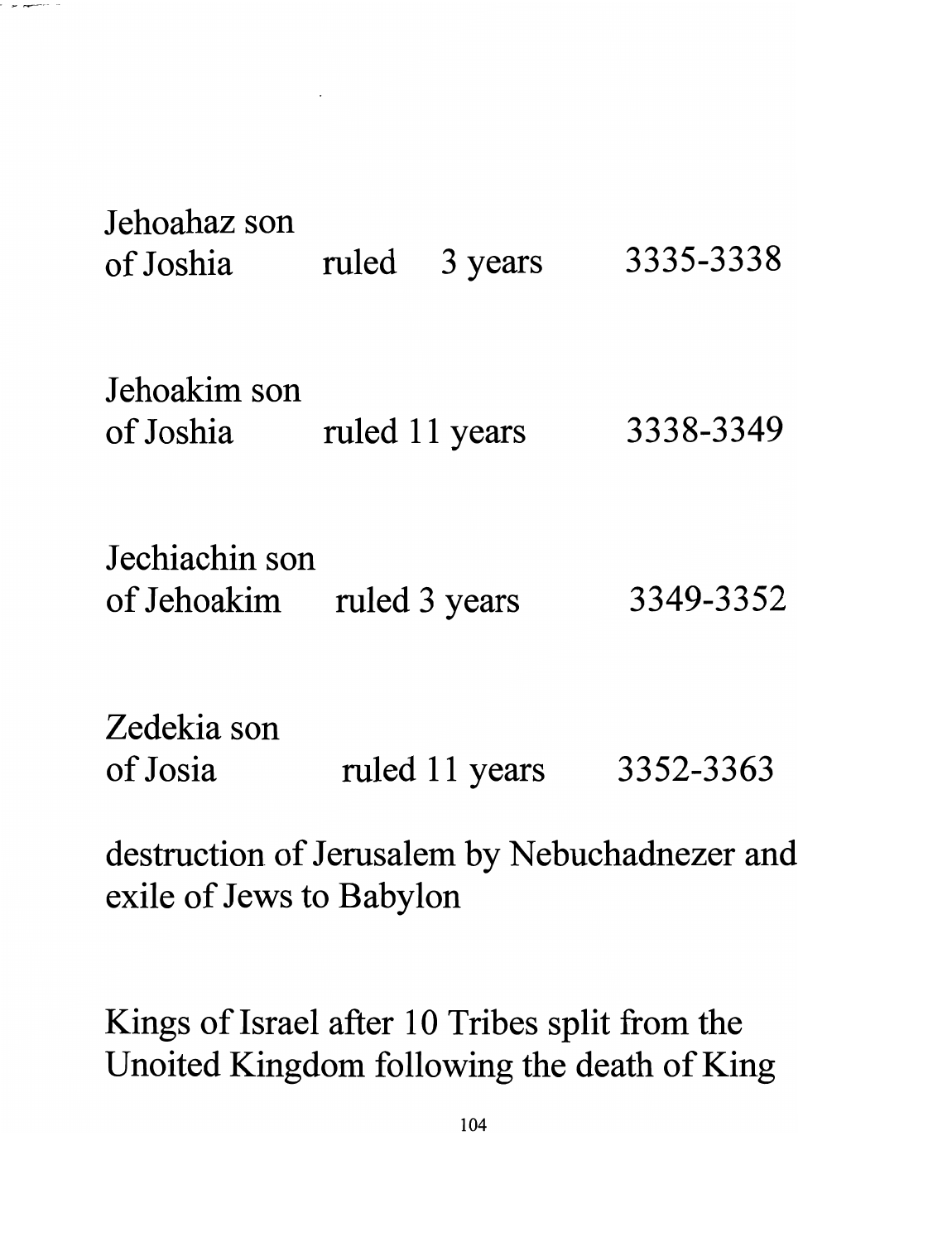Solomon. The United Kingdom was lift with only two Tribes Judah and Benjamin

| Yerochom son            |       |         |                    |
|-------------------------|-------|---------|--------------------|
| of Nevot                | ruled |         | 22 years 2964-2986 |
| Noday son<br>of Yerovom | ruled |         | 2 years 2986-2988  |
| Basa son<br>of Ahijah   | ruled |         | 24 years 2988-3012 |
| Elah son<br>of Basa     | ruled | 2 years | 3012-3014          |
| Zimri                   | ruled |         | 7 years 3014-3021  |
| Tivni                   | ruled | 5 years | 3021-3026          |
| mri                     | ruled |         | 12 years 3026-3038 |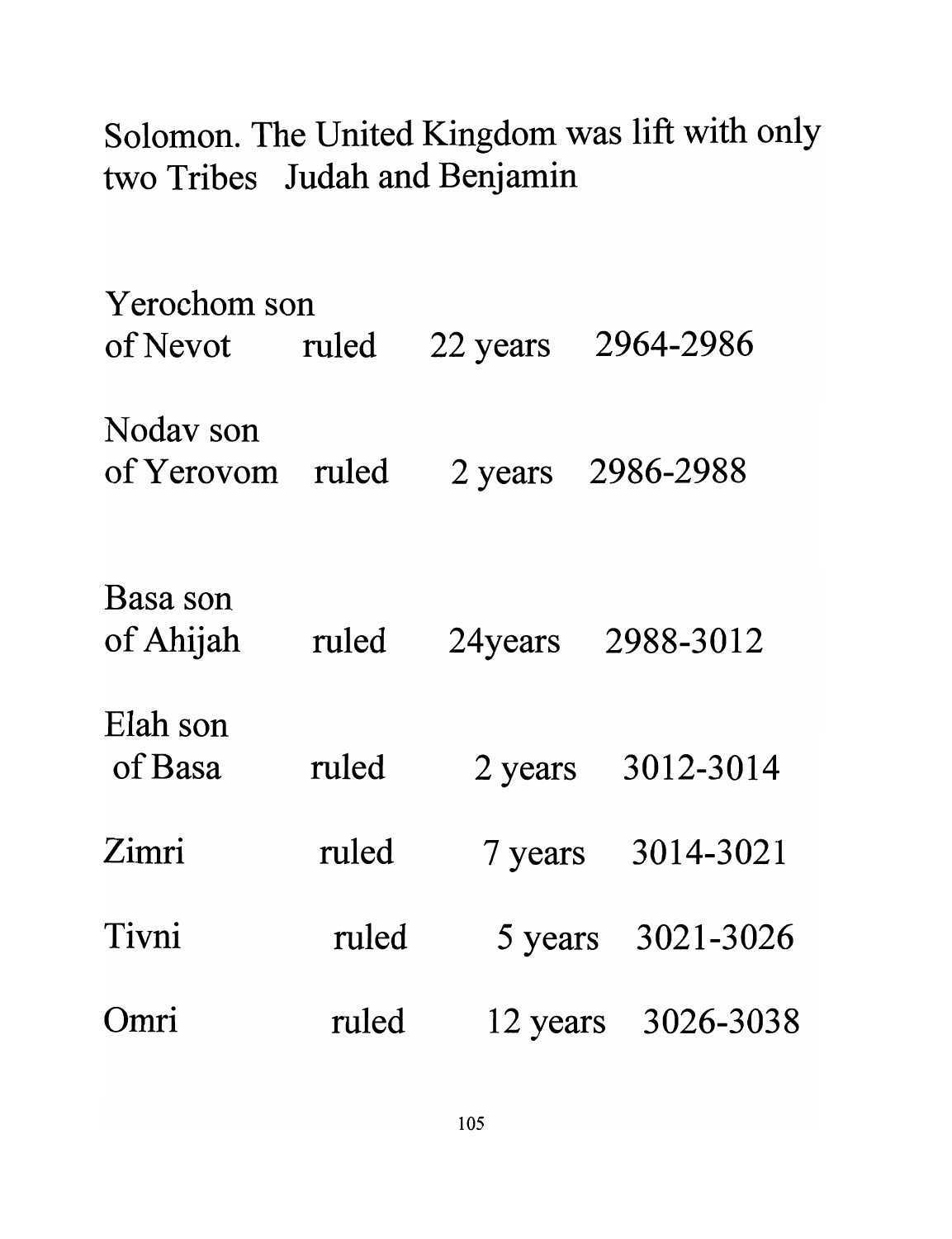| Ahab son<br>of Omri                     |               | ruled 22 years | 3038-3060 |
|-----------------------------------------|---------------|----------------|-----------|
| Ahazia son<br>of Ahab                   | ruled 2 years |                | 3060-3062 |
| Jehoram son<br>of Ahab                  |               | ruled 12 years | 3062-3074 |
| Jehu son<br>of Jehoshfat ruled 28 years |               |                | 3074-3102 |
| Jehoahaz son<br>of Jehu                 | ruled         | 17 years       | 3102-3119 |
| Jerobam<br>son<br>of Jehoash            | ruled         | 41 years       | 3119-3160 |
| Zeharia son<br>of Jerobom               | ruled         | 6 years<br>106 | 3160-3166 |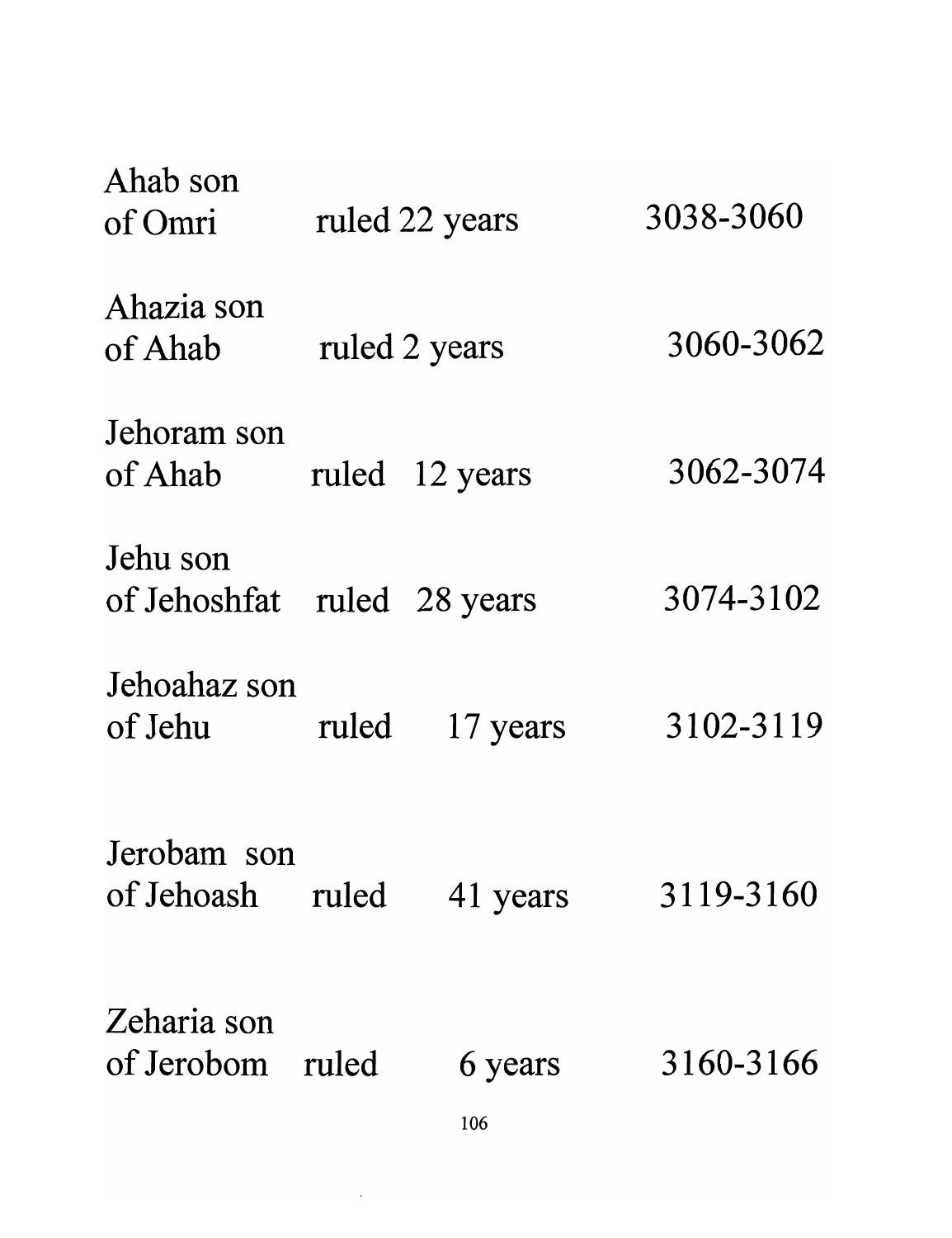| Shallum son<br>of Jabesh | ruled | 1 year   | 3166-3167 |
|--------------------------|-------|----------|-----------|
| Menachem son<br>of Gadi  | ruled | 10 years | 3167-3177 |
| Pekia son<br>of Remalal  | ruled | 2 years  | 3177-3179 |
| Pekah son<br>of Remalia  | ruled | 20 years | 3179-3199 |
| Hoshea son<br>of Elah    | ruled | 10 years | 3199-3209 |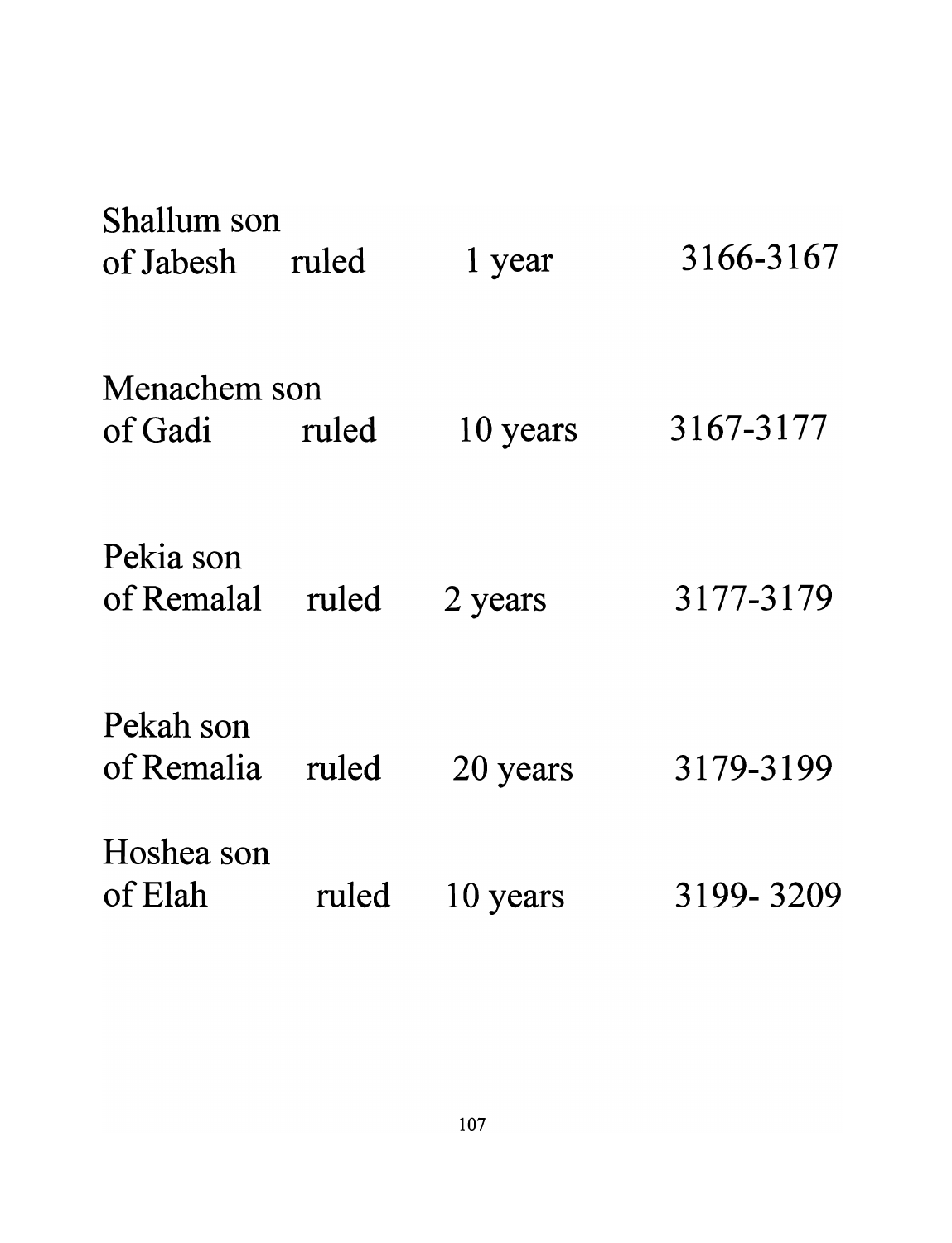## end of kingdom of Israel defeated by taglis plasar

Shalmenasar and Srnaherev the kings of Assyria - Ashur in the years 3187-3210 from Creation. Most of inhabitants the 10 Tribes were exiled to different land and are presently lost. Some members remained in the Kingdom of Israel and intermarried with the Samaritans. These Samaritans ,in tum, were exiled by the Asyrians from their native land and settled in the Kingdom of Israel. These Samaritans wanted to unite with the Jews returning with Ezra and Nechemia. They wanted to participate in the building of the Second Temple. Since they persisted in maintaining their worship of birds Ezra and Nechemia turned their request down. The Samaritans in the year 3448 solicited and received permission from Alexander the Great to build their own Temple at Mount Gerizim. That was the time that Shimon Hatzadik negotiated a compromise to have all boys born in the family of Kohanim named Alexander.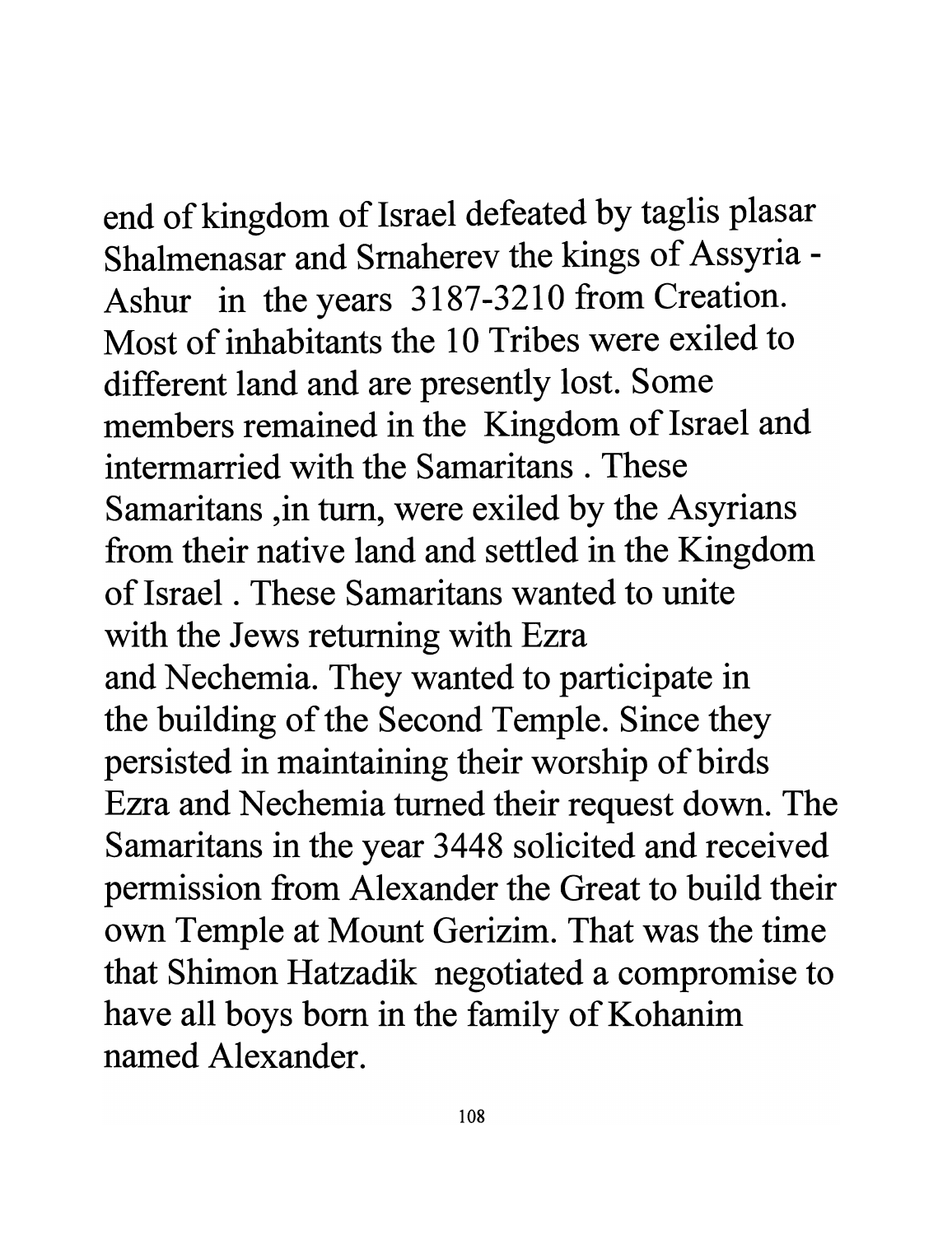Also many Jewish heretics who questioned the authenticity of the Oral law and the belief of Olom Habo that the soul of man after death goes to heaven or hell joined the Samaritans.

Some members of the 10 lost Tribes are today to be found in Ethiopia India and Burma. Many of these individual s have immigrated to Israel.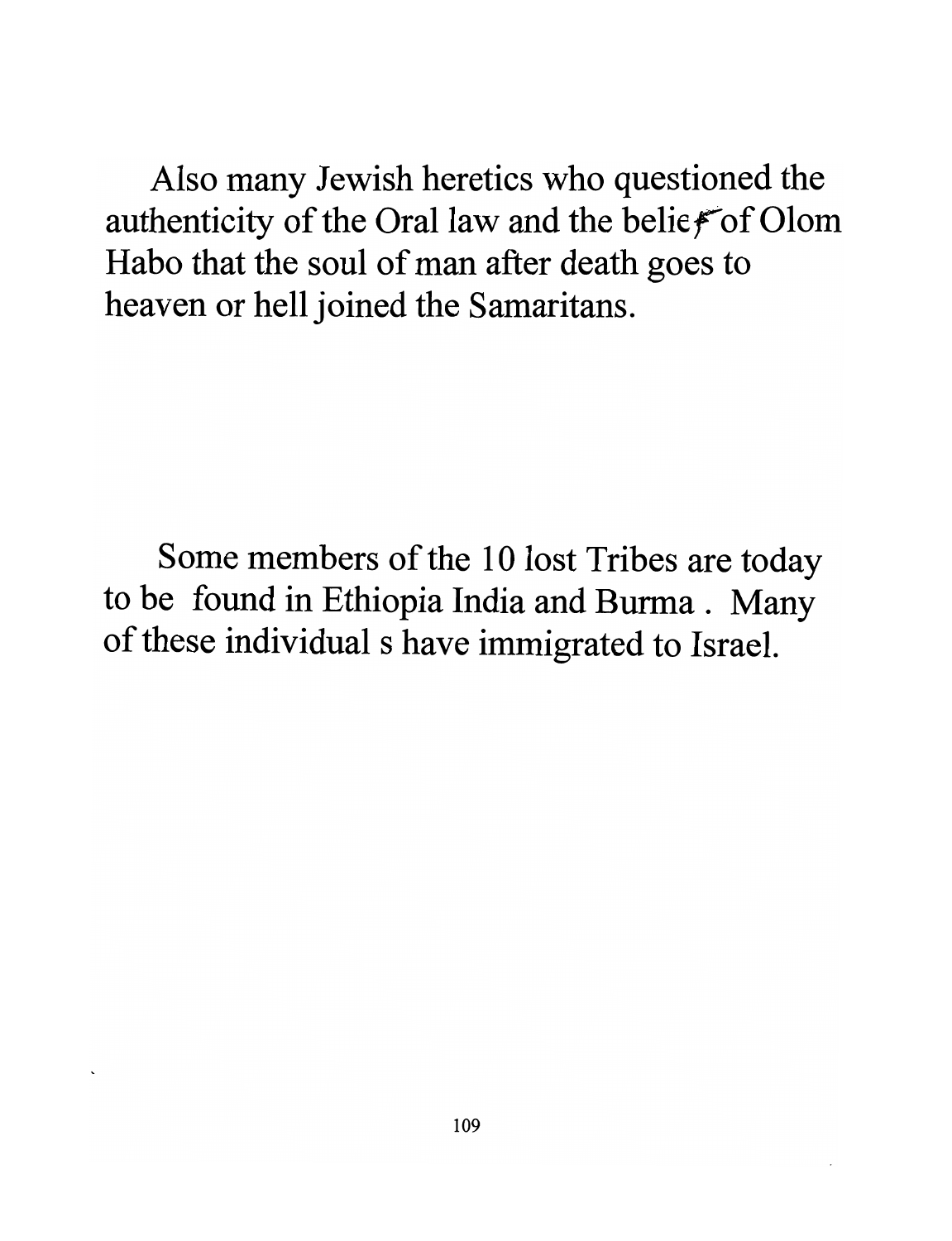and Azrye. . The punishment was to be thrown into a fiery oven. All three were thrown in. However an angel from God protected all three. When Nebuchadnezer was informed of the miracle he ordered that the three Jews be rescued. The non Jewish plotters were thrown into the fiery oven and perished instatly. This story is reminiscent of the miracle that likewise saved Abraham when he was thrown into the fiery oven by Nimrod.

Likewise the non Jewish plotters discovered some Babylonian criminal law that they charged Daniel had violated. The punishment was to be thrown into a den of staved lions. Daniel was tossed in. However the lions ignored Daniel . When Nebuchadnezer was informed of the miracle, he ordered Daniel to be rescued from the den. In his pace the non Jewish plotters were tossed in. The instant the plotters were on the ground they were devoured by the lions.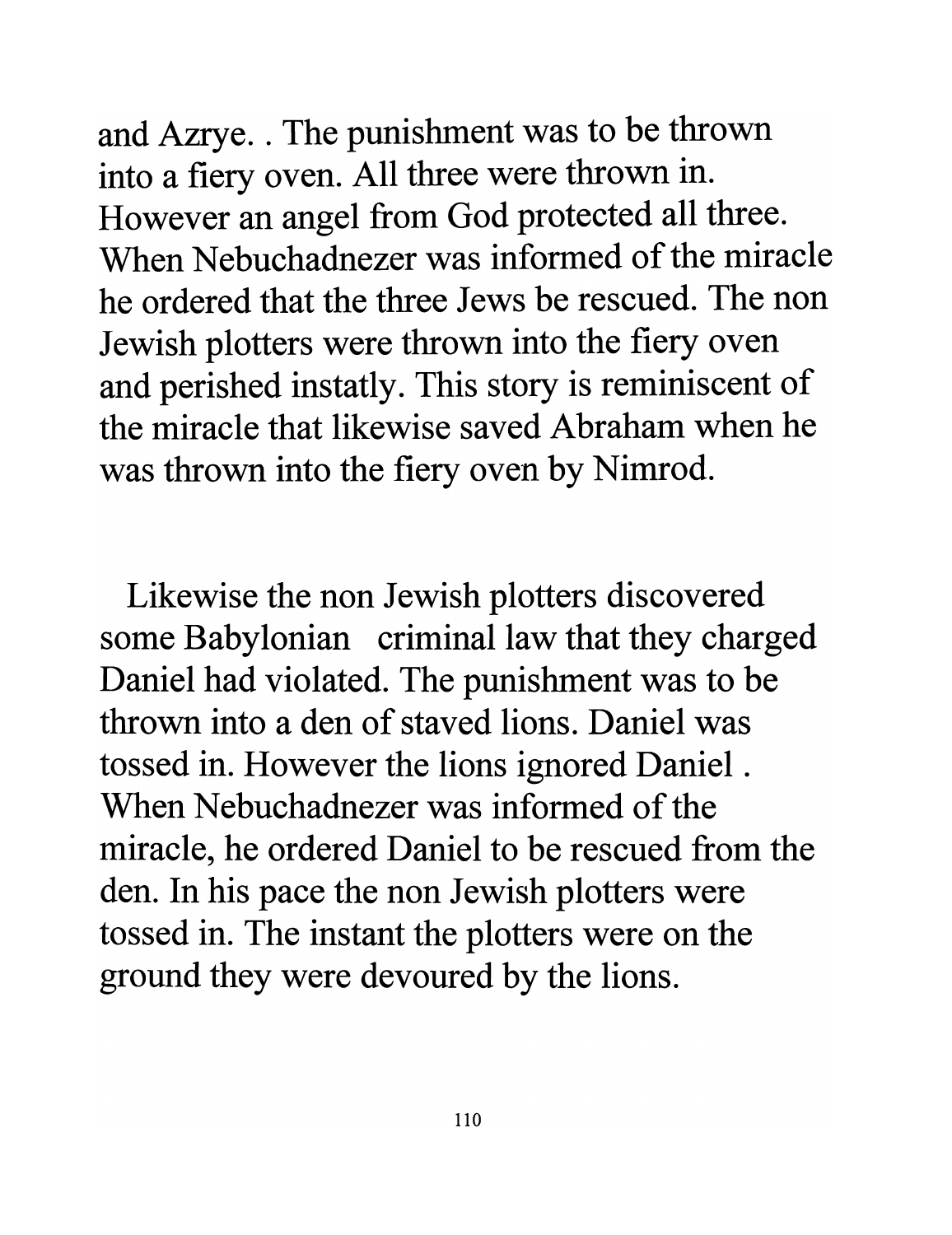at the end of his days Nebuchadnezzer turned mad. He ran into the forest and spent several years mingling with wild animals and eating the same food as wild animals eat.

## Evil Merodoch 3363-3386

Evil Merodoch was very good to the Jews. He freed the Judean King -Jechiachim. And treated him royally. He expanded the autonomy for the Jewish community in Babylon and permitted the Jews to govern themselves in accordance with Jewish law.

Belshacher 3389-3390 Belshacher was the last Babylonian King. He was very haughty . He was engaged in a great war with Persia. . The Babyplonian army defeated the Persian troops. Balshacher threw a banquet in celebration. He ordered that the holy vessals employed in the services at the FIRST temple be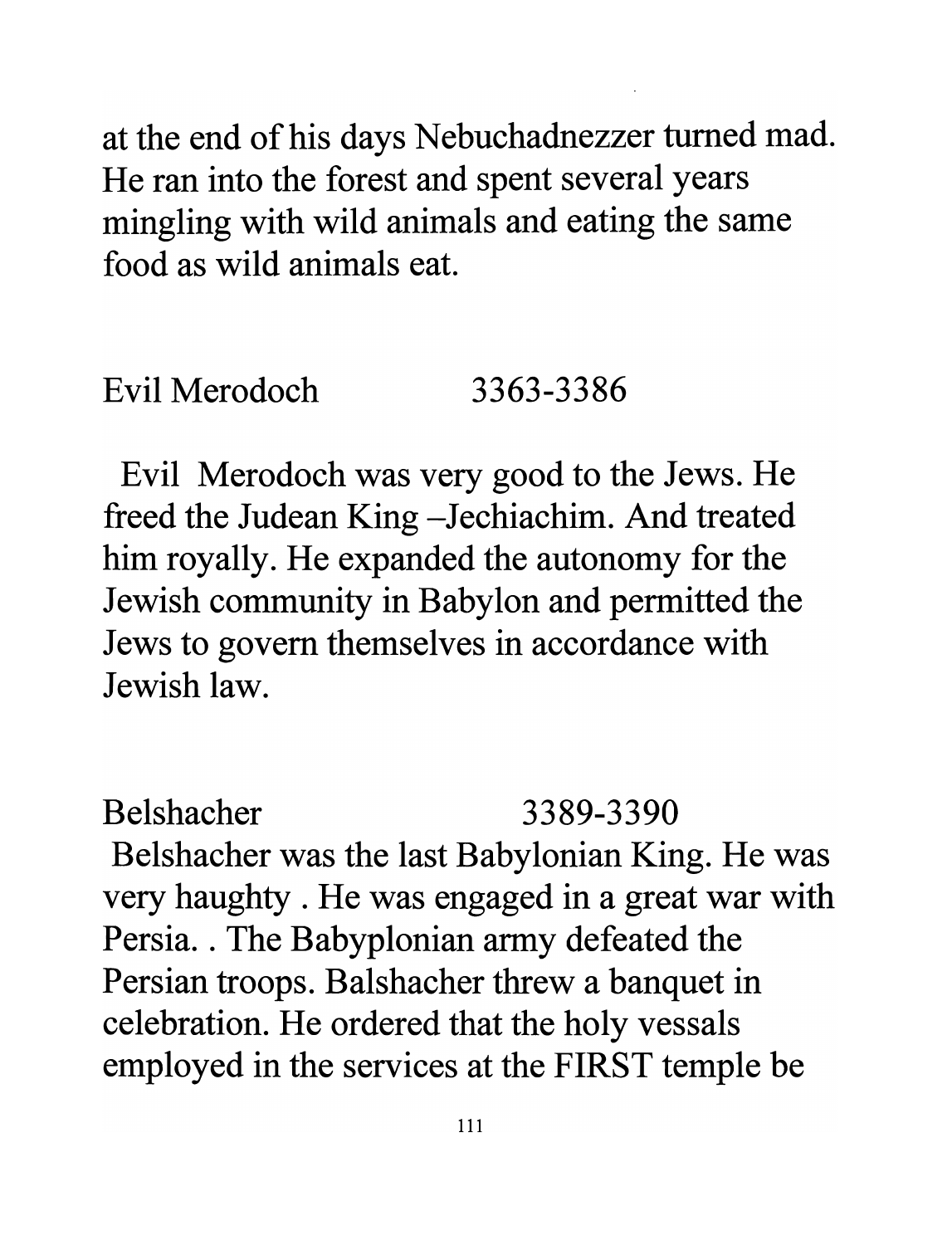used during his victory banquet. During the feast Balshanoticed a man's hand-without the personwriting some strange letters on the wall. Bal Shacher was frightened. None of his wise men could interpret the writing. Finally Daniel was summoned. He informed Balshacher that because he employed the holy vassals used in the Temple for his victory banquet, his victory would be converted to his downfall.

Tht same night the Persians raIled their forces and attacked. Blshacer was murdered by one of his officers. Darius the Median conquered Babylon.

Malbim writing in 1854 in his commentary on the Biblical book of Daniel 12:11, and 12:12- that Daniel prophesized that in the Jewish date 5674- 5628 This corresponds to the secular years 1913- 1927 ACE there would be the beginning of the Messianic era. It would be preceded by the wars of Gog and Mogug . At the end a Jewish state would be resurrected.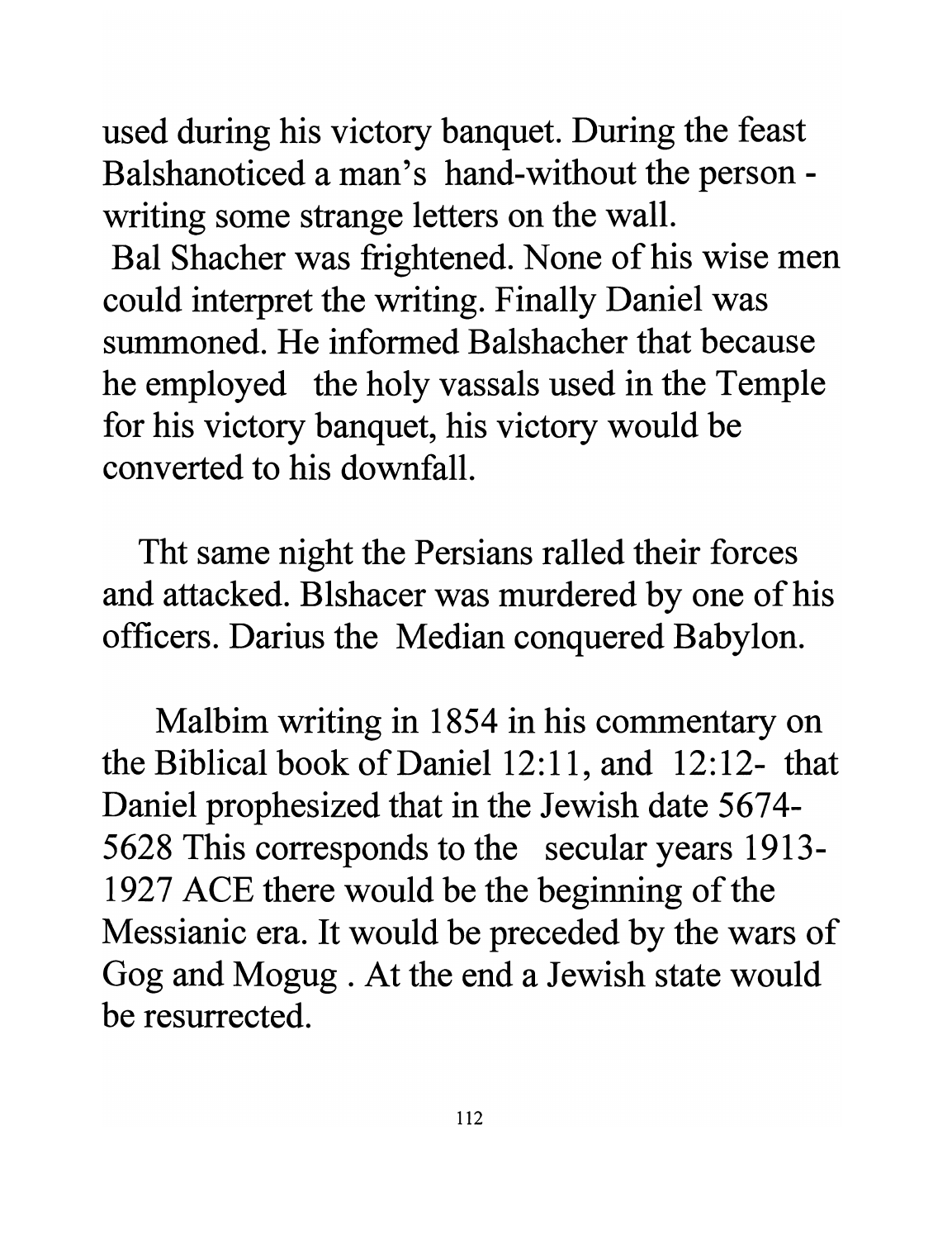The First World war started in 1914 . The Russian Communist revolution 1917 the Balfor declaration and the League of Nations declaration of the establishment of a Jewish homeland in Eretz Israel were made in 1920.

In 1927 the great depression hit Europe and the USA.

As a result Hitler came to Germany in 1933. The Nazis started 11 World War 1939-1945 and killing 6 million Jews and 1 million Jewish children. Israel established in 1948.

Thus the prophesy of Daniel was realized.

335 years after 1913 or 1927 all the dead will be resurrected according to Malbim's interpretation of Daniel 12:2: 1:11 :12:12.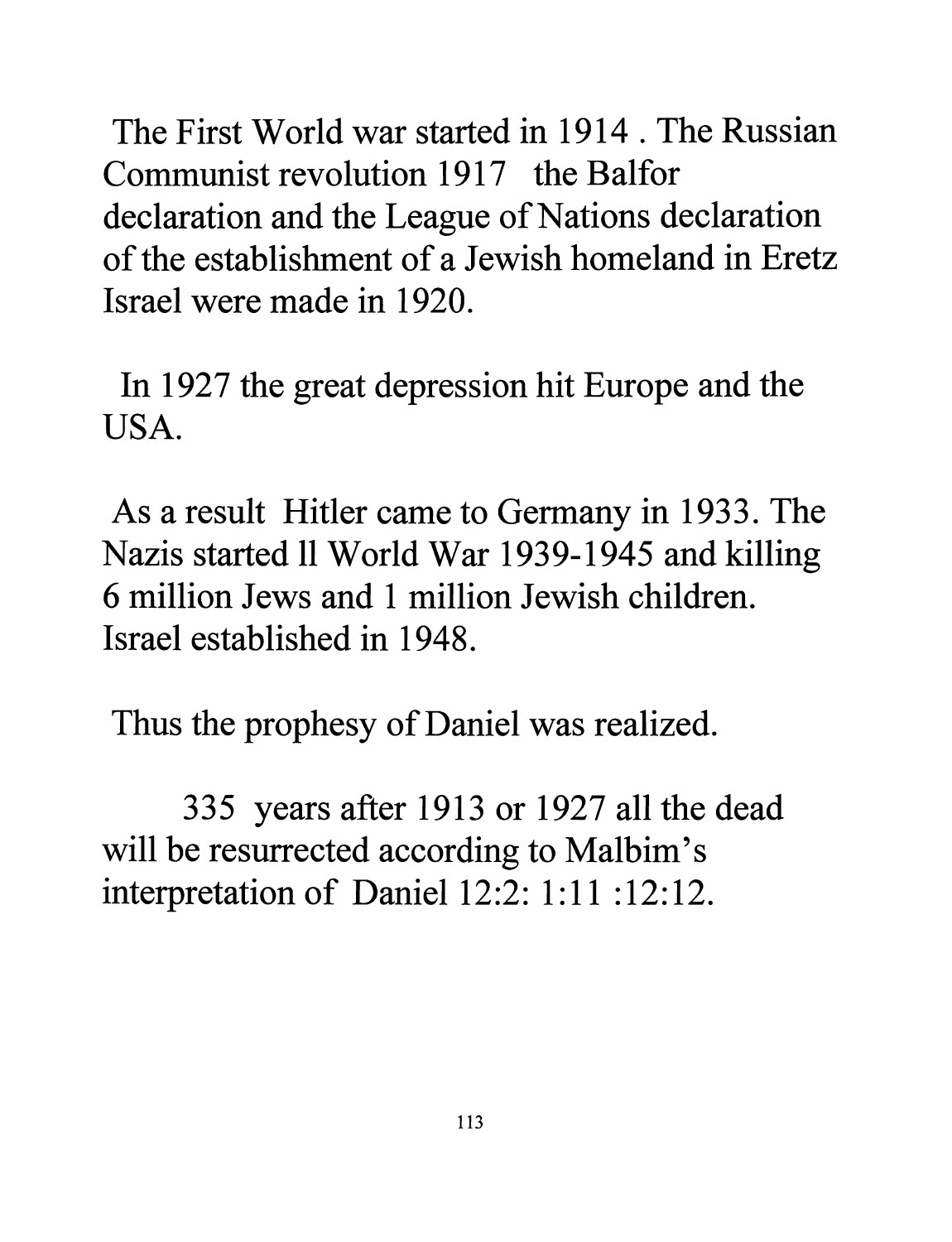Malbim hedges himself that there might be additional years after 1927 ACE. Thus we can fit in the years 1927-1948. See the epilogue of Malbim in his commentary to Daniel.

According To Malbim's interpretation of Daniel the angel Gavriel revealed to Daniel what would happen to the Babylonian Empire. That the Persians would destroy them and become a world power.

 $\left\{ A\right\}$  a period of 52 years enumerating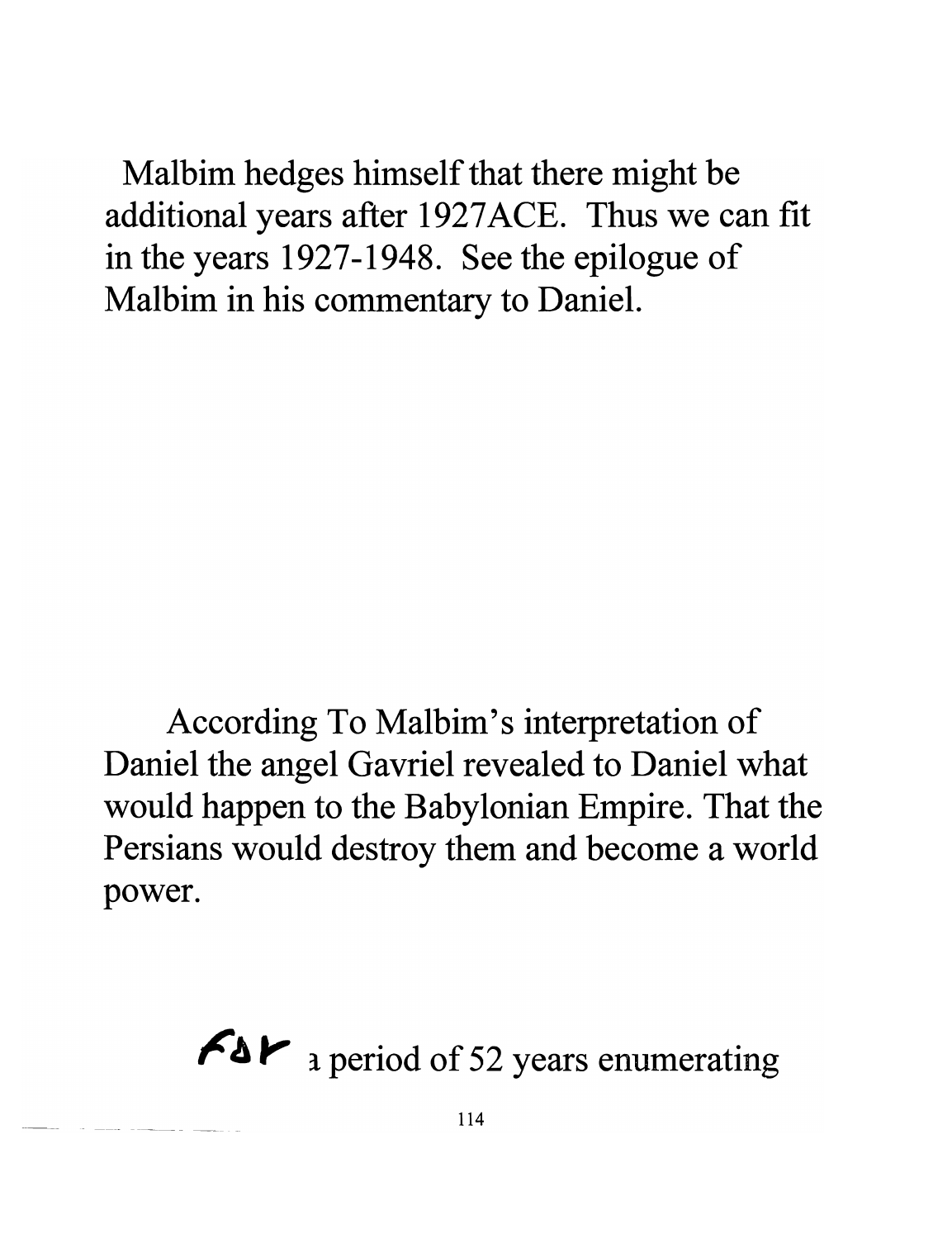those Persian emperors relevant and of interest to the Jews Cyrus Achavarush and Darius Persian influence would wane.

Greece would now become the dominant world power for 180 years. Greece would be split into 4 parts ruled by 4 different emperors. They would continuously fight and war with each other.

The wars could possibly continue and invade the 103 year era of Jewish independence of the Maccabees. and 103 year rue of Herod and his offspring.

The Romans would enter the picture and become the world dominating power slowly after the 180 year era of the Greeks .

The Persians Greeks and Romans could slide into the eras outlined for the other groups with out disturbing our basic concepts that the first Temple lasted 410 years and the second Temple lasted 420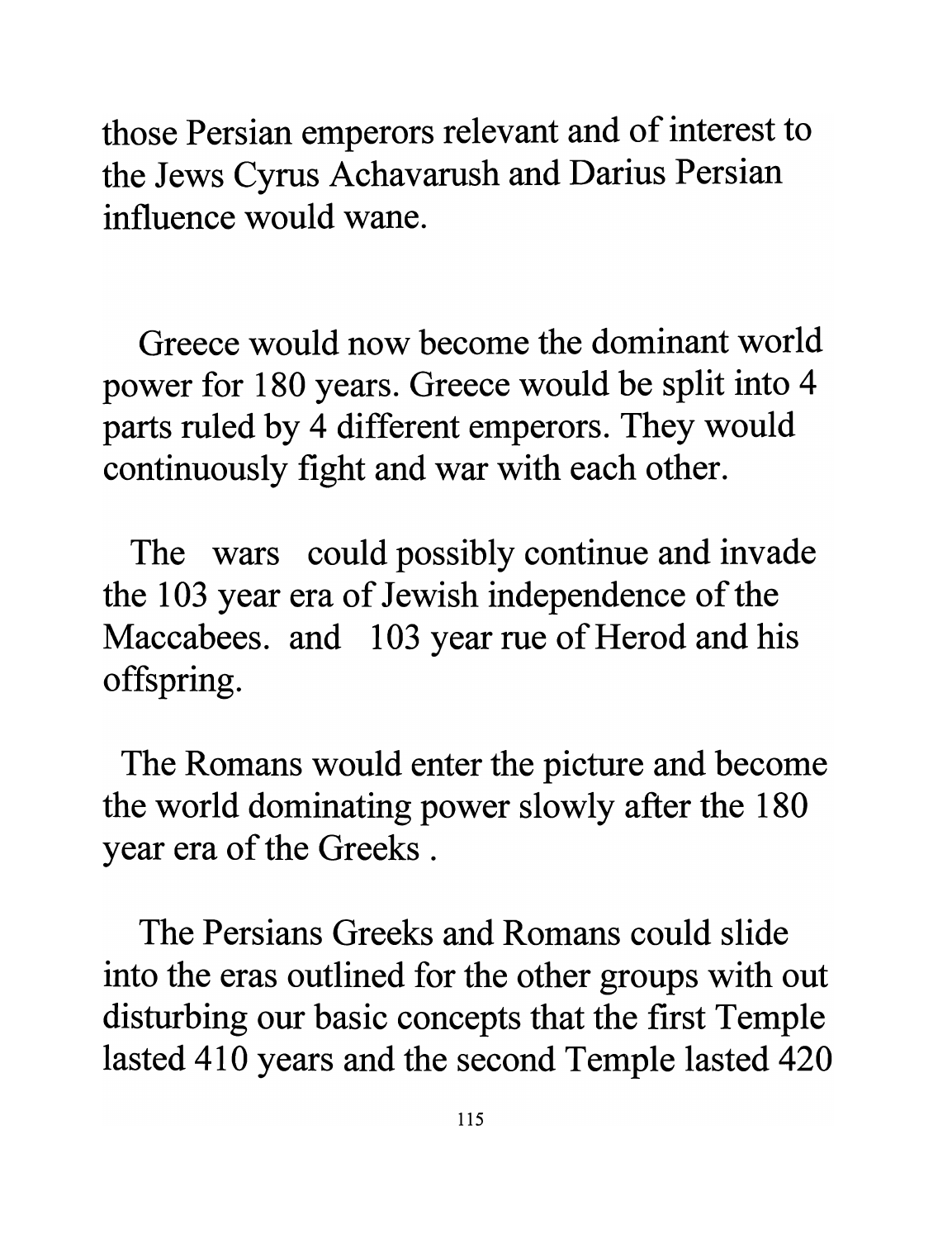years. The second Temple was destroyed in the year 96 BCE.

Malbum reads into the prophesy of Daniel the breakup of the Roman empire. The emergence of the Roman Catholic Church as a dominant force in the year 325ACE by appointment by Constantine as the dominant religion of the Roman Empire.

Malbum reads into Daniel's prophesy the splitting of the Western and Eastern parts of the Roman empire . The spitting of the Roman Catholic Church based in Rome and the Eastern Catholics based in Constantinople. He reads into the prophesies the rise of Islam under Mohammad. He further reads into Daniel's prophesy the schism with the Protestants.